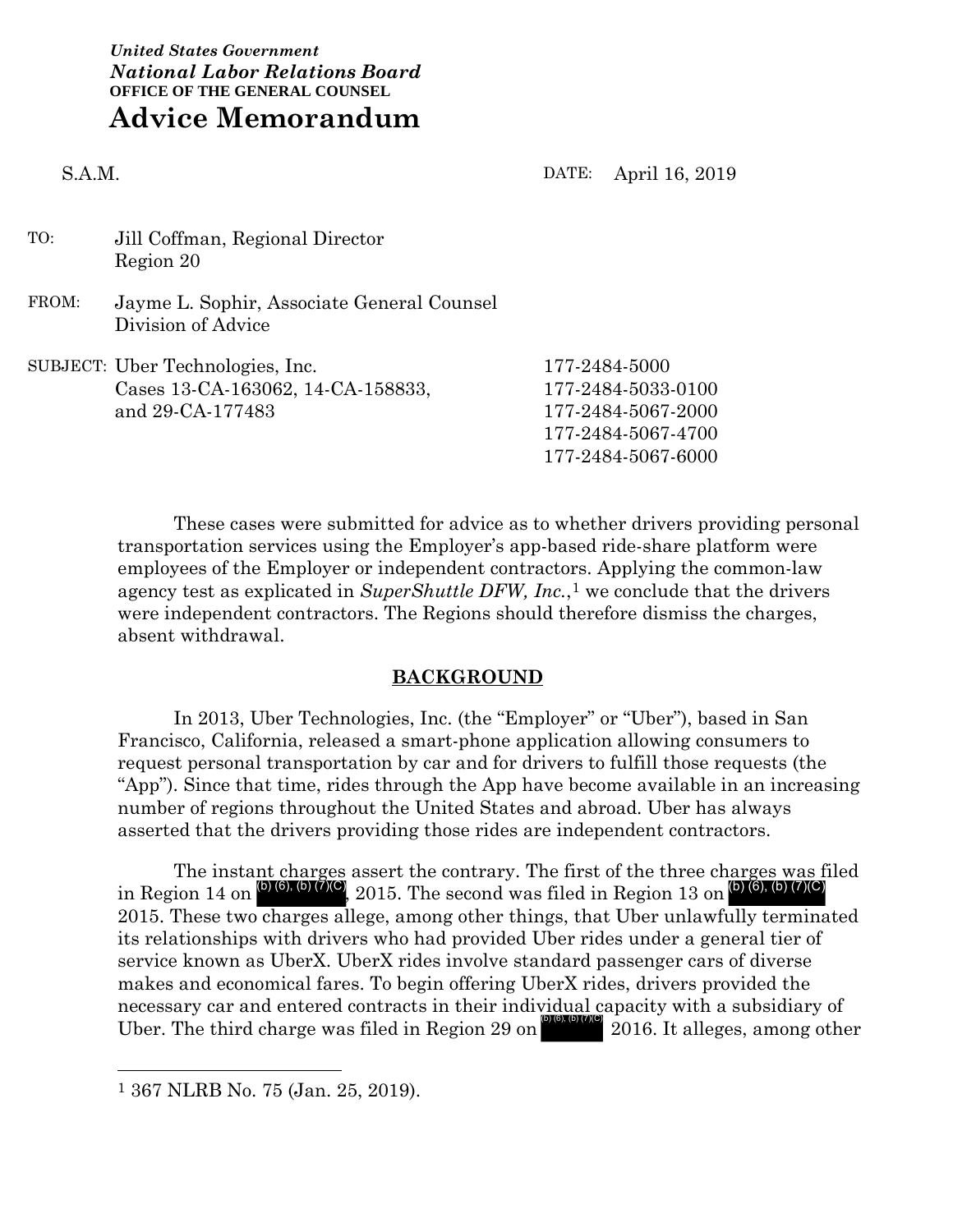things, that Uber provided unlawful assistance to or unlawfully dominated a labor organization representing Uber drivers in New York City. According to one of the Charging Parties, the alleged labor organization represented not only UberX drivers, but also drivers offering rides under Uber's other general tier of service, UberBLACK. UberBLACK rides involve higher-end black-colored vehicles and higher fares than UberX. Some UberBLACK drivers contracted directly with Uber; others entered employment or independent-contractor relationships with separately-owned business entities that contracted with Uber.

Between Uber's beginnings in 2013 and the present, the company significantly revised its operations and policies numerous times. The facts recounted herein relate to the period of February 27, 2015, to August 11, 2016, which includes the filing dates of the three charges and the six months preceding the filing of the first charge.<sup>2</sup>

During that period, basic UberX and UberBLACK rides proceeded in the same general manner. Riders opened the App, selected the tier of service, entered their pickup location and, optionally, their destination, and then submitted their request. Upon receiving a request, Uber offered the trip, through the App, to a driver in the rider's vicinity who was logged in to the App. The driver could accept or reject the trip. If rejected, Uber offered the trip to other nearby drivers in succession until someone accepted it, though there was no guarantee that a driver would accept the trip. If a driver did accept it, the rider could then see, on the App, the driver's realtime location and estimated time of arrival at the pickup location. The driver learned the trip's destination when picking up the requesting rider, and then drove the rider (and any others accompanying the rider) to the destination. Uber tracked the ride by GPS, and used the distance traveled, in combination with base fare amounts and time charges, to calculate the total fare for the rider. The rider paid the fare cash-free through the App. Uber retained a percentage of fares and, later, remitted the remaining fare amount to the driver.

A somewhat different procedure applied to a subtype of UberX service called UberPOOL. Such service involved the bundling of ride requests of distinct riders with at least roughly overlapping itineraries. Riders selecting the UberPOOL option could obtain a ride at a reduced price in exchange for the willingness to share the car's passenger space with unrelated riders, plus the additional time required to make any other stops along the way to the rider's destination. The fares Uber collected for a combined UberPOOL trip of given length fluctuated depending on the extent to which Uber could bundle separate riders into the trip. The amounts Uber remitted to a driver for each UberPOOL trip approximated what the driver would have earned from a basic UberX trip of similar length.

 <sup>2</sup> Because some current terms may differ, we use the past tense to describe the terms of drivers' work during the relevant period.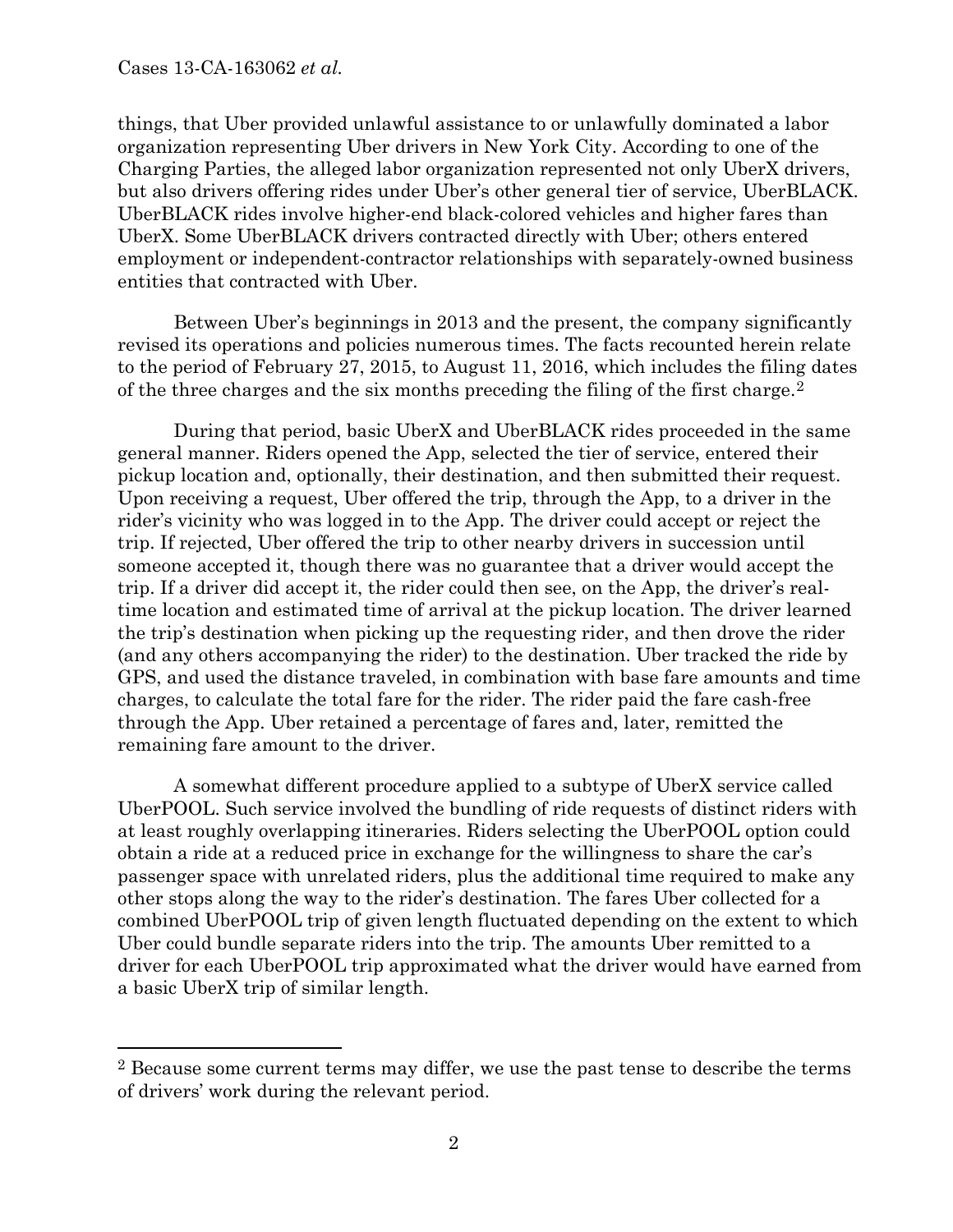A feature of the App applicable to every type of Uber ride was (and is) Uber's rating system. At the end of each ride, Uber prompted riders, through the App, to rate the ride on a scale of 1 (worst) to 5 (best) and elaborate on the rating with narrative feedback. Also, drivers could rate each rider on the same scale. Uber calculated average ratings for both drivers and riders. A high average rating could qualify a driver for exclusive types of rides that were potentially more lucrative, and a low average rating could result in Uber terminating its relationship with the driver.

#### **ACTION**

Applying the common-law agency test, we conclude that UberX and UberBLACK drivers were independent contractors. Accordingly, the Regions should dismiss the charges, absent withdrawal.

Section 2(3) of the Act defines "employees" entitled to the Act's protection.3 The definition explicitly excludes "independent contractors."4 The burden of proving that workers are independent contractors rests with the party asserting independentcontractor status.5 To determine whether workers are employees or independent contractors, the Board applies the common-law agency test as explicated in *SuperShuttle.*6 The inquiry involves application of ten nonexhaustive common-law factors enumerated in the Restatement (Second) of Agency:

> (a) The extent of control which, by the agreement, the master may exercise over the details of the work.

(b) Whether or not the one employed is engaged in a distinct occupation or business.

(c) The kind of occupation, with reference to whether, in the locality, the work is usually done under the direction of the employer or by a specialist without supervision.

(d) The skill required in the particular occupation.

4 *Id.*

 <sup>3</sup> 29 U.S.C. § 152(3).

<sup>5</sup> *SuperShuttle*, 367 NLRB No. 75, slip op. at 1 (citing *BKN, Inc.*, 333 NLRB 143, 144 (2001)).

<sup>6</sup> *Id.*, slip op. at 1, 8 n.14.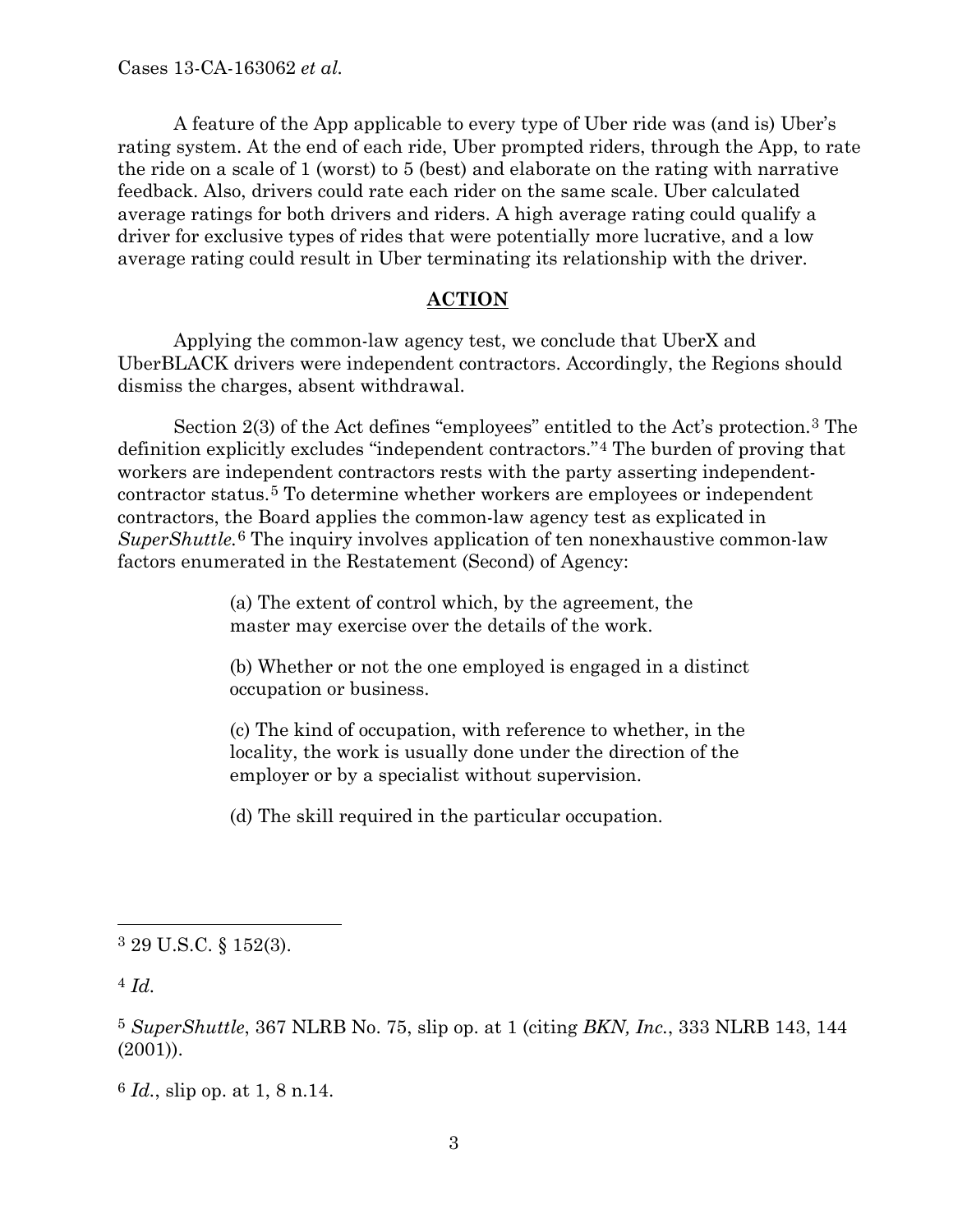(e) Whether the employer or the workman supplies the instrumentalities, tools, and the place of work for the person doing the work.

(f) The length of time for which the person is employed.

(g) The method of payment, whether by the time or by the job.

(h) Whether or not the work is part of the regular business of the employer.

(i) Whether or not the parties believe they are creating the relation of master and servant.

(j) Whether the principal is or is not in business.7

The Board's analysis of these factors is "qualitative," rather than "strictly quantitative."8 There is no "shorthand formula" and "all of the incidents of the relationship must be assessed and weighed with no one factor being decisive."9 However, "an important animating principle by which to evaluate those factors . . . is whether the position presents the opportunities and risks inherent in entrepreneurialism."10 "[W]here the common-law factors, considered together, demonstrate that the workers in question are afforded significant entrepreneurial opportunity, [the Board] will likely find independent-contractor status."11

Additionally, in the shared-ride and taxicab industries, the Board gives significant weight to two factors: (1) the extent of the company's control over the manner and means by which drivers conduct business and (2) the relationship between the company's compensation and the amount of fares collected.12 In *SuperShuttle*, the Board found that drivers who transported passengers by van were

7 *Id.*, slip op. at 1-2 (citing Restatement (Second) of Agency § 220 (1958)).

8 *Id.*, slip op. at 11 (citing *FedEx Home Delivery v. NLRB*, 563 F.3d 492, 497 n.3 (D.C. Cir. 2009)).

9 *Id.*, slip op. at 2 (quoting *NLRB v. United Insurance Co. of America*, 390 U.S. 254, 258 (1968)).

10 *Id.*, slip op. at 8 (quoting *FedEx*, 563 F.3d at 497).

11 *Id.*, slip op. at 11.

12 *See id.*, slip op. at 2-3, 12-14.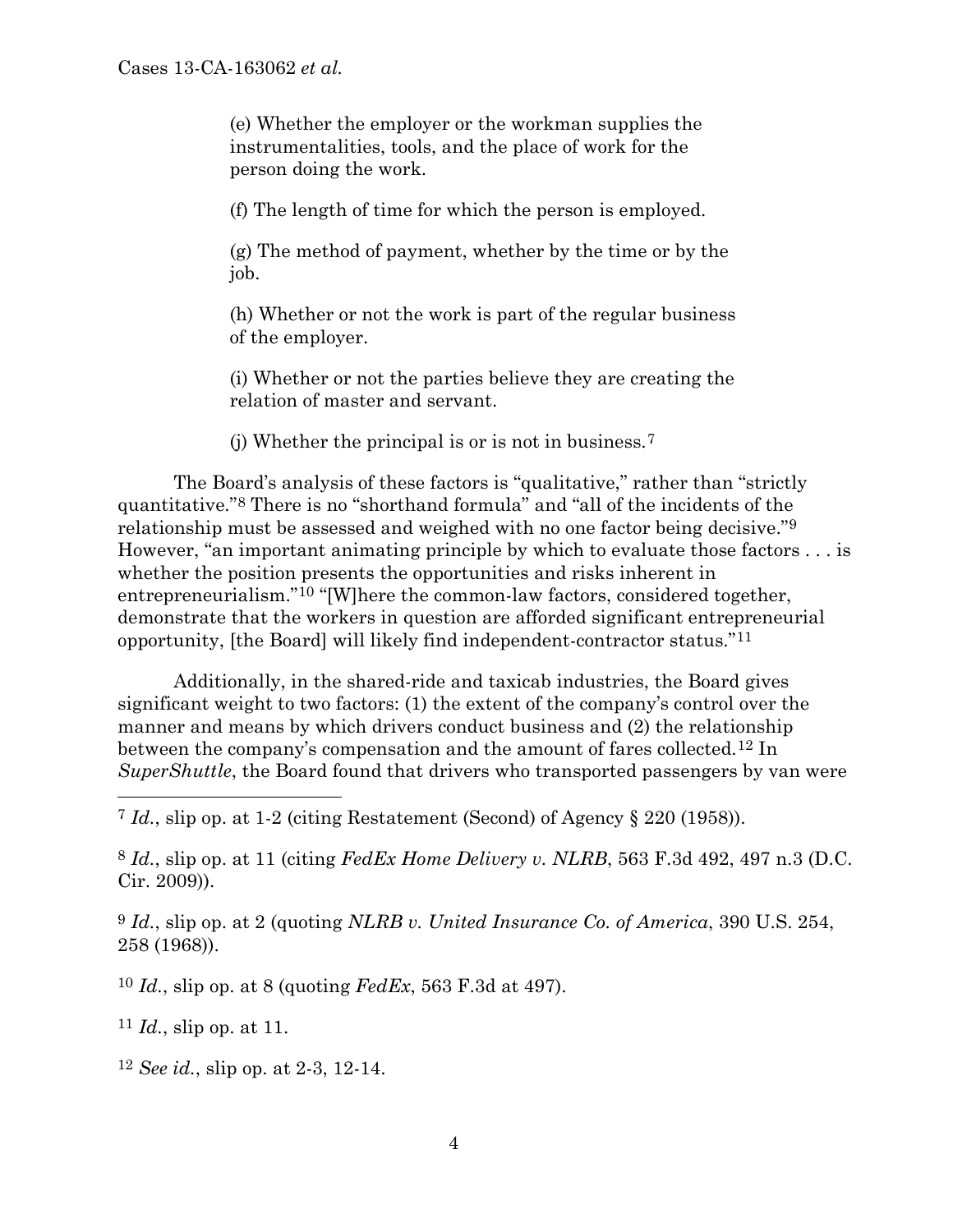independent contractors where the drivers had total control over their work schedules, kept all fares they collected, and had discretion over which trips to perform.13 The *SuperShuttle* drivers had "nearly unfettered opportunity to meet and exceed their weekly overhead," indicating significant opportunity for economic gain.<sup>14</sup> Conversely, in *Elite Limousine Plus*,15 the Board found the black-car drivers to be employees where the company controlled drivers by restricting their work locations, punishing drivers for rejecting even a single dispatch trip, enforcing extensive and detailed rules and regulations through extensive and detailed sanctions, using a quality assurance committee to monitor compliance on the road, and retaining a portion of most fares in addition to weekly fees from the drivers.

Thus, the level of company control should be assessed in the context of its effect on entrepreneurial opportunity. As the Board observed in *SuperShuttle,* "control and entrepreneurial opportunity are two sides of the same coin: the more of one, the less of the other. Indeed, entrepreneurial opportunity often flowers where the employer takes a 'hands off' approach."16

## **I. UberX**

Consideration of all the common-law factors, viewed through the "prism of entrepreneurial opportunity,"17 establishes that UberX drivers were independent contractors. The drivers had significant entrepreneurial opportunity by virtue of their near complete control of their cars and work schedules, together with freedom to choose log-in locations and to work for competitors of Uber. On any given day, at any free moment, drivers could decide how best to serve their economic objectives: by fulfilling ride requests through the App, working for a competing ride-share service, or pursuing a different venture altogether. As explained in detail below, these and other facts strongly support independent-contractor status and outweigh all countervailing facts supporting employee status.

- 16 *SuperShuttle,* slip op. at 11.
- 17 *Id.*, slip op. at 9.

 <sup>13</sup> *See id.*, slip op. at 3, 12-15.

<sup>14</sup> *See id.*, slip op. at 12.

<sup>15</sup> 324 NLRB 992, 992, 1002-04 (1997).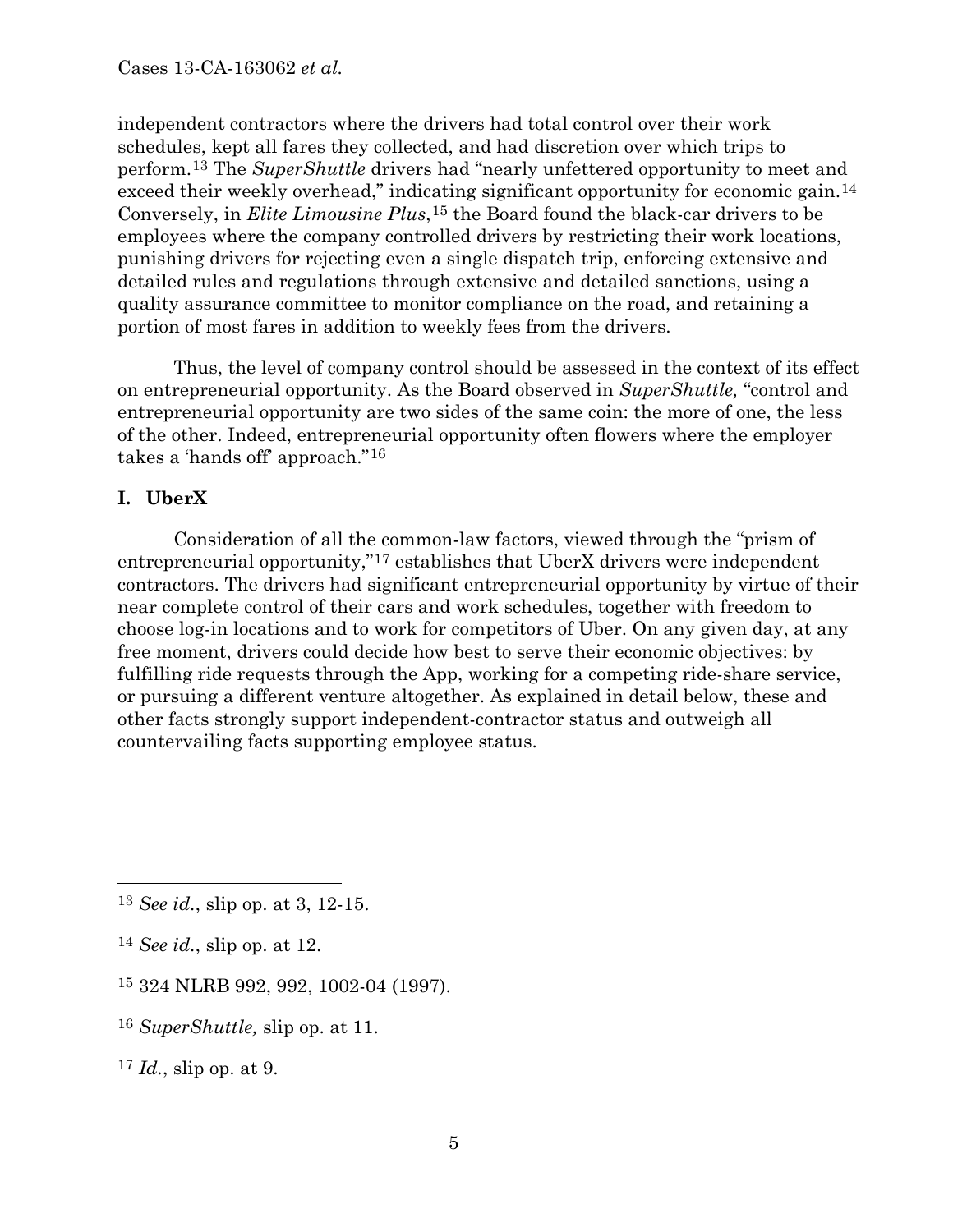# **A. Extent of Control by the Company18**

Three features of the Uber system afforded drivers significant opportunities for economic gain and, ultimately, entrepreneurial independence. First, drivers had virtually unfettered freedom to set their own work schedules—they chose when to log in to the App to receive trip requests and how long to remain online.19 Drivers needed only to fulfill one trip request per month, and there was no upper limit. For any reason or no reason, the driver could simply log off.20 Second, drivers controlled their work locations by choosing where to log in to the App, within the broad confines of a geographic market, rather than being restricted to assigned routes or neighborhoods.21 Even though drivers' later locations over the course of an outing depended on riders' destinations, drivers could predict likely destinations from particular origins and choose their log-in locations accordingly.22 Third, drivers could, and often did, work for competitors.23 In fact, drivers could toggle between different ride-sharing apps at will over the course of an outing.24 Moreover, Uber placed no limits on this freedom such as restrictions on drivers' use of their cars or fees that drivers must pay even if they perform no Uber rides.

20 *See SuperShuttle*, 367 NLRB No. 75, slip op. at 12 (drivers could take breaks at will by turning off dispatch device); *cf. Elite Limousine*, 324 NLRB at 997, 1002 (employer limited number of breaks drivers could take without losing position in dispatch queue).

21 *See SuperShuttle*, 367 NLRB No. 75, slip op. at 12; *cf. Elite Limousine*, 324 NLRB at 1002 (employer restricted drivers' work locations, which was "telling" sign of control).

22 As stated above, drivers learned riders' destinations upon picking up the riders.

23 *See AAA Cab Services*, 341 NLRB 462, 465 (2004); *cf. Stamford Taxi, Inc.*, 332 NLRB 1372, 1373 (2000) (drivers prohibited from operating taxicabs independently or for another taxicab company).

24 We note, however, that drivers could not independently transport additional riders or deliveries at the *same time* as Uber customers.

 <sup>18</sup> Drivers were subject to certain requirements imposed by state and local governments. We exclude such requirements from our discussion as they do not constitute employer control under well-established Board law. *See id.*, slip op. at 3 (citing *Elite Limousine*, 324 NLRB at 1002).

<sup>19</sup> *See id.*, slip op. at 12; *cf. Yellow Cab Co.*, 312 NLRB 142, 145 (1993) (employer determined drivers' shifts).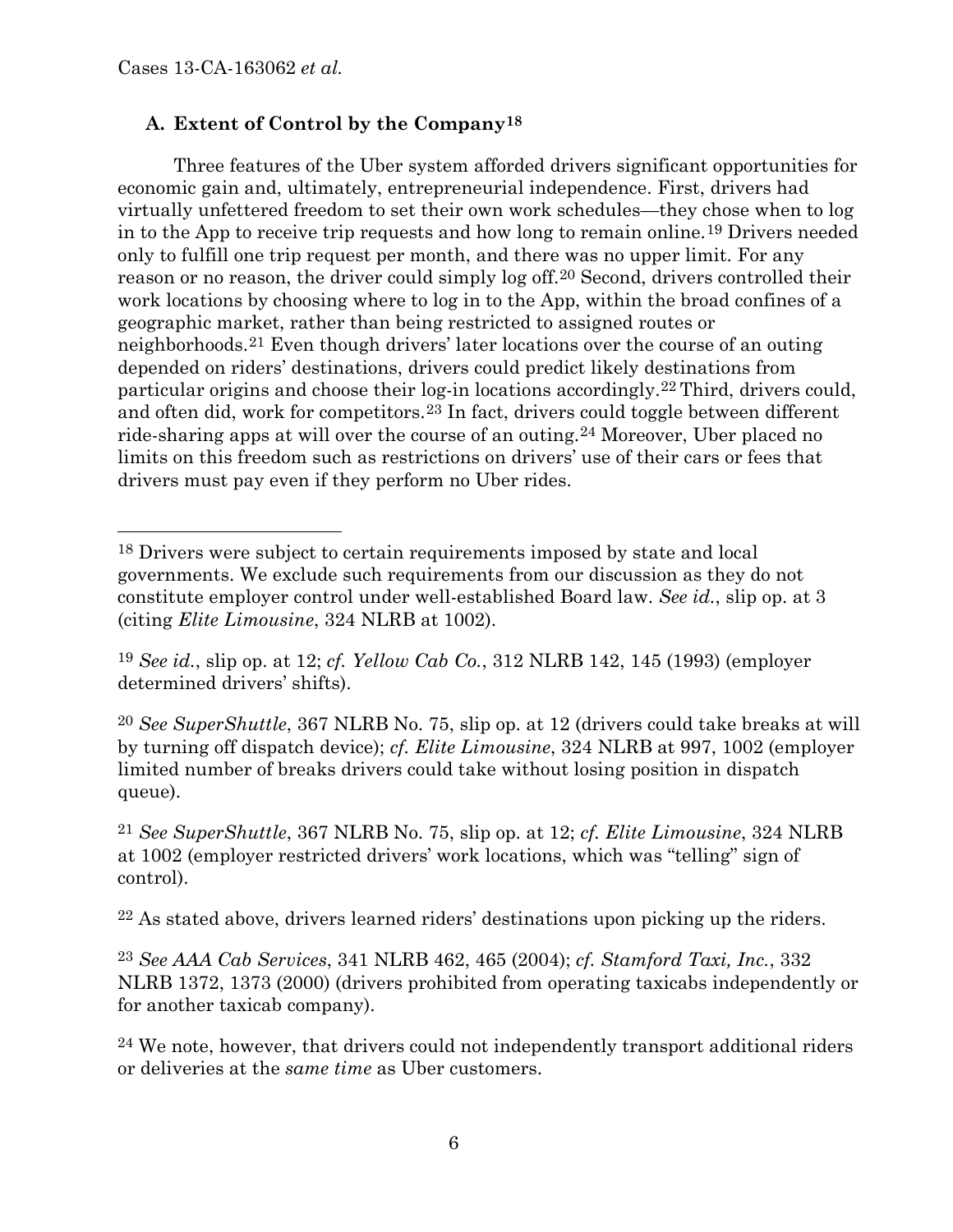Together, these three features of the Uber system imbued drivers with significant control over their earnings. On any given day, and, indeed, at any free moment, drivers could decide how best to serve their own economic objectives: by accepting ride requests through the App, working for a competing ride-share service, or pursuing a different venture altogether. And, because Uber forwarded ride requests to drivers based on their proximity to the pickup location, drivers further controlled their earning potential by choosing log-in locations and times based on their own assessment of ride demand and traffic.

In fact, Uber amplified the entrepreneurial opportunity inherent in those decisions through variable fare pricing and promotions aimed at drivers. At times of high ride demand in particular locations, Uber applied higher-than-usual "surge" fares to trips starting from those locations. Drivers knew when and where surge pricing was in effect because Uber provided a real-time "heat map" on the App showing this information. In addition to surge pricing, Uber offered minimum earnings guarantees and other financial incentives for being online at certain locations and times and performing certain numbers of trips. Whether to take advantage of these opportunities were among the many entrepreneurial judgments UberX drivers made due to their freedom to set their work schedules, choose log-in locations, and pursue earnings opportunities outside the Uber system.

Drivers' unlimited freedom to look elsewhere for better earnings also minimized the impact that certain other features of the Uber system would otherwise have on their entrepreneurial opportunity. Thus, although Uber set baseline fares (subject to a driver's contractual right to negotiate a lower fare) $25$  and drivers could not subcontract their work,  $26$  routinely reject trips based on expected profitability,  $27$ 

26 *See Metro Cab Co.*, 341 NLRB 722, 724 (2004) (drivers could not sublease vehicles leased from employer), *supplemented by Friendly Cab Co.*, 344 NLRB 528 (2005), *enforced sub nom. NLRB v. Friendly Cab Co.*, 512 F.3d 1090 (9th Cir. 2008); *cf. AAA Cab Services*, 341 NLRB at 465 (drivers could sublease their vehicles).

<sup>27</sup> Drivers could be locked out of the App temporarily for excessively rejecting trips. *See Elite Limousine*, 324 NLRB at 1002 (drivers who rejected fares lost place in dispatch queue and, depending on time of day, were barred from queue for 30 minutes); *City Cab Co. of Orlando v. NLRB*, 628 F.2d 261, 264-65 (D.C. Cir. 1980) (drivers risked losing future dispatch calls if they refused fares); *cf. SuperShuttle*, 367 NLRB No. 75, slip op. at 12 (except in very limited circumstances, drivers could decide whether to accept offered trips); *AAA Cab Services*, 341 NLRB at 464-65 (drivers could reject dispatch calls for any reason without penalty). And, until around 2016, an

 <sup>25</sup> *See SuperShuttle*, 367 NLRB No. 75, slip op. at <sup>13</sup> (company set fares). During the relevant period, Uber prohibited drivers from accepting tips. Presently, drivers can accept tips, and the App even includes an option for riders to leave a tip cash-free.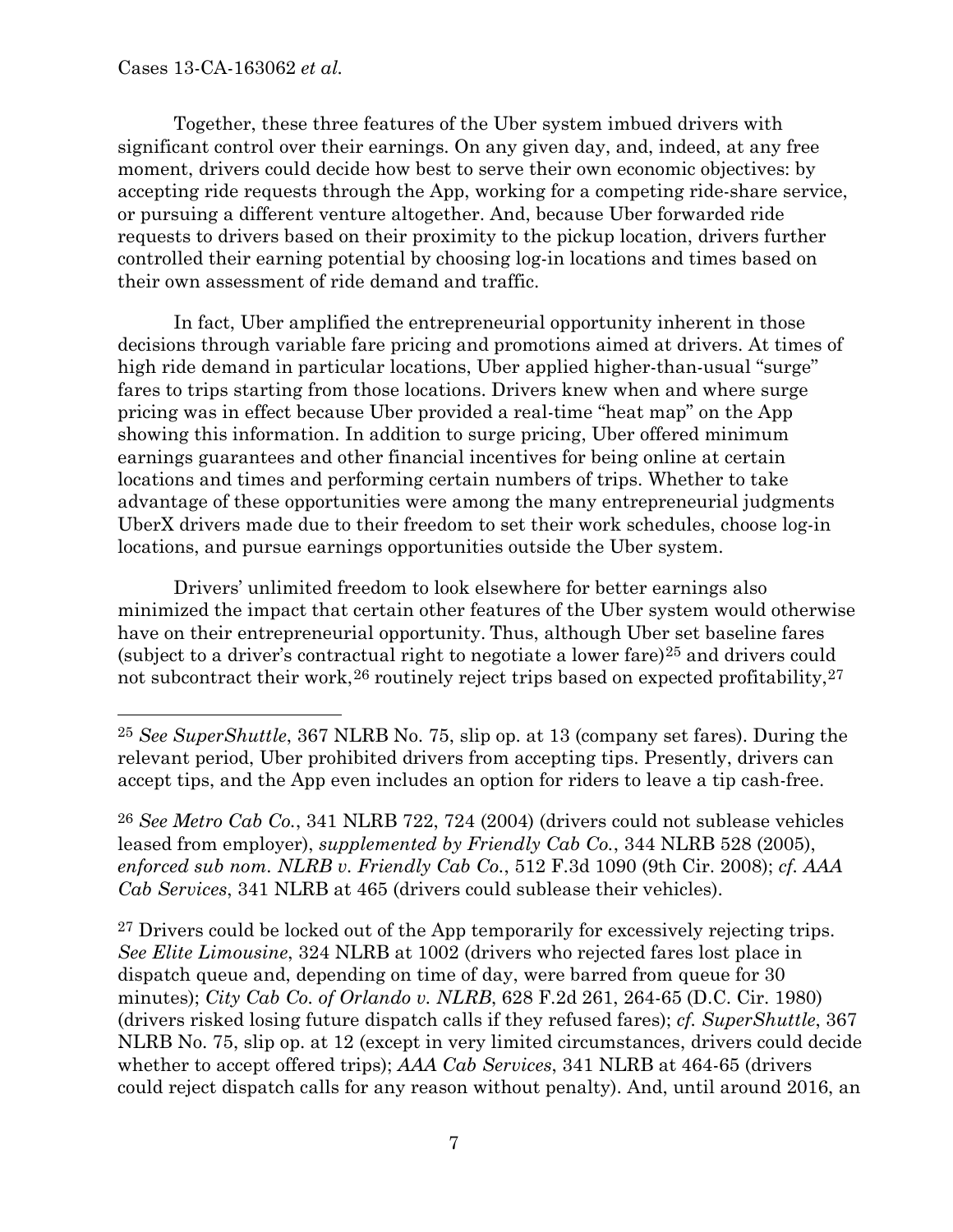or attempt to divert business from Uber to competitors,28 these terms only affected drivers' entrepreneurial opportunity while performing rides through the App. Since drivers had unlimited freedom to drive or perform other work outside the App, the impact on drivers' overall entrepreneurial independence was diminished.

Drivers' entrepreneurial independence is also apparent in contractual requirements that they indemnify Uber and hold it harmless for liability based on their own conduct. To similar effect is a provision through which Uber disclaimed responsibility for the conduct of riders.29 These contractual provisions greatly lessened Uber's motivation to control drivers' actions, since Uber was not liable for drivers' or riders' negligent or intentionally harmful acts.30

Like certain other companies in the taxicab and shared-ride industries that lack an employment relationship with drivers, as well as many companies concerned with protecting their product or brand, Uber maintained minimum service standards and customer feedback channels to learn of and respond to any relevant customer service issues. Uber's standards included approving a vehicle before a driver could use it to provide Uber rides, adhering to dispatch procedures such as waiting a minimum time for riders to arrive at the pickup location, keeping up the appearance of cars and a comfortable in-car environment, appropriate communication with riders, professional driver appearance, competent driving and navigation,31 minimal training (often via a 16-minute video), and courtesies such as returning left-behind rider items. Uber also maintained a rating system through which riders could express their satisfaction with a driver's service or lack thereof.

28 *See NLRB v. Friendly Cab Co.*, 512 F.3d 1090, 1098 (9th Cir. 2008) (drivers prohibited from giving riders their own business cards and phone numbers).

29 However, Uber regularly reimbursed drivers for the costs of cleaning messes and repairing damage to cars caused by riders.

30 *See SuperShuttle*, 367 NLRB No. 75, slip op. at 12 (citing *Dial-A-Mattress Operating Corp.*, 326 NLRB 884, 891 (1998)).

31 If a rider complained to Uber about the route taken and Uber determined, based on GPS data, that the route was inefficient, Uber would adjust the fare downward. Uber also used smartphone technology to monitor and offer drivers feedback about their driving style, but Uber's assessments of driving style had no direct impact on a driver's relationship with Uber.

acceptance rate lower than 80-90% could be a basis for terminating a driver's relationship with Uber.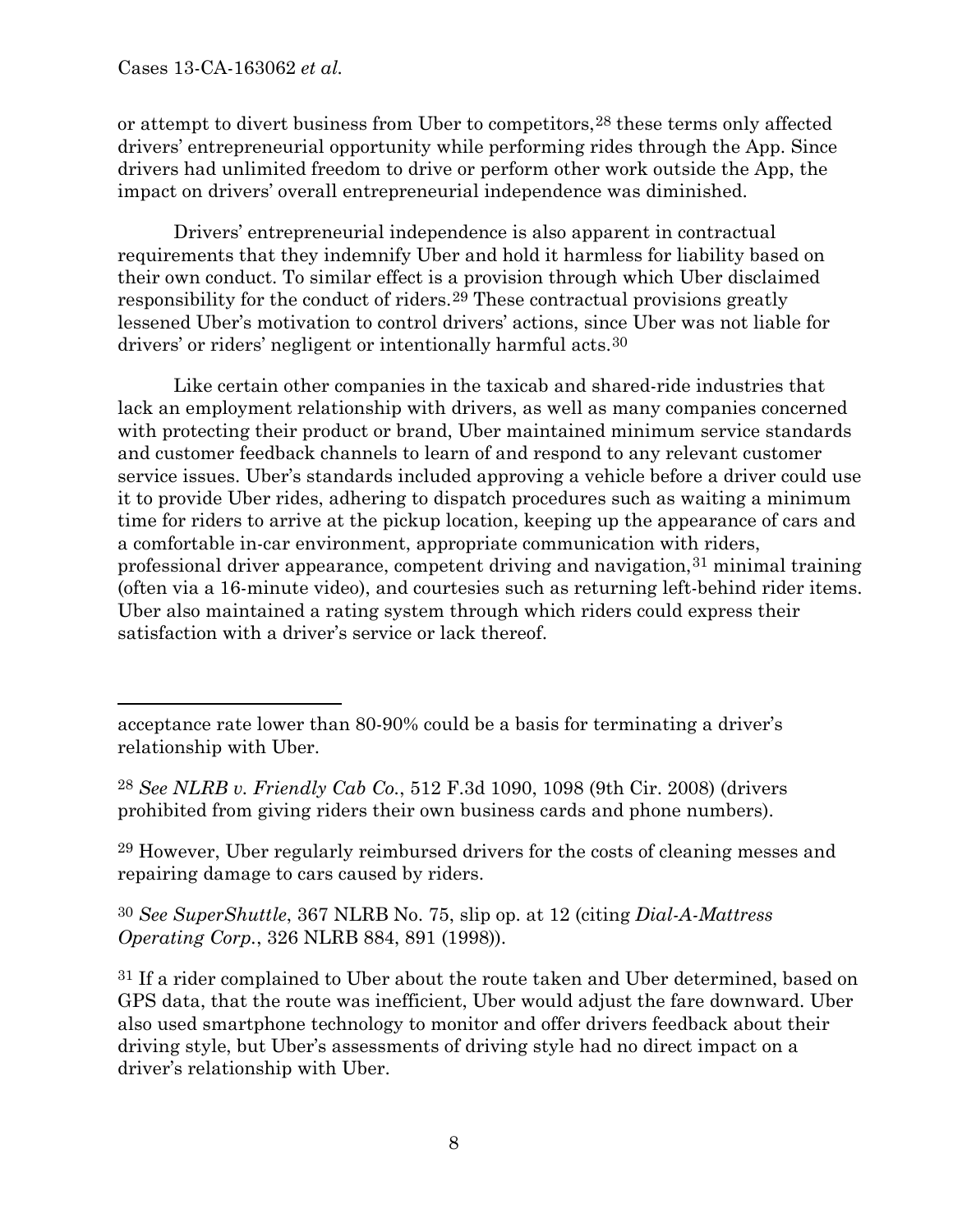None of these facts indicate significant employer control nor interfere with the drivers' economic opportunities. The Employer's dispatch procedures and nominal training carry minimal weight.32 Virtually all of the remaining standards went unenforced unless a rider specifically complained about an issue or a driver consistently failed to maintain region-specific minimum average ratings, in contrast to work rules embodying employer control over details of work.33 Indeed, Uber would not even learn of issues implicating those standards absent customer complaints. Moreover, those standards were too general, and did not sufficiently impact drivers' entrepreneurial opportunity, to establish Uber's control over the manner and means by which the drivers worked.34

The Board's recent decision in *SuperShuttle* squarely supports the conclusion that the extent of company control—by minimally impacting economic and entrepreneurial opportunity—weighs in favor of independent-contractor status for the UberX drivers. Indeed, UberX drivers had more entrepreneurial opportunity than the drivers in *SuperShuttle,* who could control their earnings by selecting specific trips based on profitability,35 because UberX drivers could base decisions about where and when to log in on time-limited earnings opportunities like "surge" fares and their total freedom to work for competitors.36 UberX drivers also had far more entrepreneurial opportunity than other taxicab or shared-ride drivers whom the Board found to be

33 *See AAA Cab Services*, 341 NLRB at 465 (employer's ability to counsel drivers and terminate leases based on customer complaints did not establish control sufficient to show employee status); *cf. Metro Cab*, 341 NLRB at 723-24 (employer hired road manager to enforce employer rules by monitoring drivers' activities on the job); *Elite Limousine*, 324 NLRB at 1003 (drivers on quality assurance committee reported rules violations to employer).

34 *See Elite Limousine*, 324 NLRB at 1003 (distinguishing "common sense" rules on condition of vehicle and driver's behavior, which do not necessarily evidence employer control over drivers, from detailed rules amounting to micromanagement of drivers); *City Cab Co. of Orlando*, 285 NLRB 1191, 1194 (1987) (requiring cabs to be neat and clean or drivers to be reasonable and courteous shows only minor control with little impact on details of work).

35 *See SuperShuttle*, 367 NLRB No. 75, slip op. at 12.

36 *Cf. id.*, slip op. at 13 n.29.

 <sup>32</sup> *See AAA Cab Services*, 341 NLRB at 465 (rule related primarily to orderly dispatch of taxicabs was not significant incident of control); *SuperShuttle*, 367 NLRB No. 75, slip op. at 13 (although employer required more training than government contract, drivers were still independent contractors).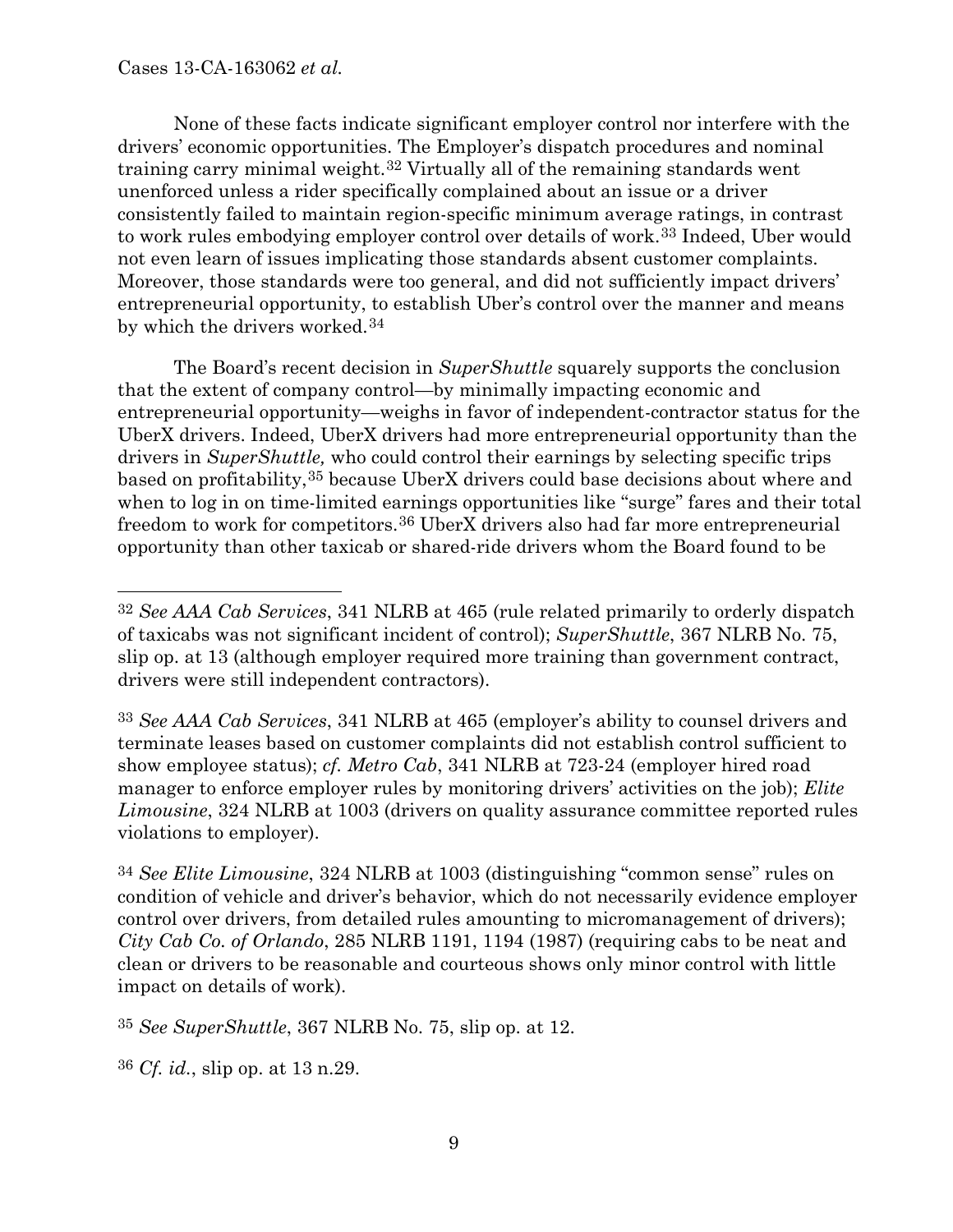employees in cases prior to *SuperShuttle*.<sup>37</sup> For example, in contrast to the black-car drivers in *Elite Limousine*, UberX drivers were not subject to restrictions on their work locations, extensive and detailed rules and regulations enforced through extensive and detailed sanctions, or use of a quality assurance committee to monitor compliance on the road.38 In sum, Uber's lack of control over the manner and means of the UberX drivers' work, and the drivers' freedom to make their own entrepreneurial decisions, strongly favor independent-contractor status.

# **B. Method of Payment**

The second factor to which the Board gives significant weight in the taxicab and shared-ride industries is "the relationship between the company's compensation and the amounts of fares collected."39 Pure flat-fee arrangements, whereby drivers retain all fares and pay the company flat fees to operate during a fixed time period, generally support independent-contractor status.40 Conversely, commission-based arrangements, where the company receives portions of drivers' fares, generally support the inference of employee status.<sup>41</sup> These conclusions are based on the inferences that, in flat-fee arrangements, the company lacks motivation to control the manner and means of drivers' work, giving drivers significant entrepreneurial opportunity because they retain all fares; whereas in commission-based compensation, in which the company's earnings depend upon driver production, the company has a greater incentive to control drivers' activities, thus giving them less entrepreneurial opportunity.42 The actual impact of these various fee arrangements

38 *Cf. Elite Limousine*, 324 NLRB at 1002-03.

39 *SuperShuttle*, 367 NLRB No. 75, slip op. at 14 (quoting *AAA Cab Services*, 341 NLRB at 465).

40 *See id.*, slip op. at 13.

41 *See Yellow Cab*, 312 NLRB at 144-45.

42 *See id.*; *SuperShuttle*, 367 NLRB No. 75, slip op. at 13.

 <sup>37</sup> *See, e.g.*, *Metro Cab*, 341 NLRB at 724 (employer prohibited drivers who leased taxicabs from employer from using cabs for outside business, required drivers to come into garage for inspections or placement of advertising on cabs, and hired road manager to monitor compliance with employer policies); *Stamford Taxi*, 332 NLRB at 1373, 1381-82 (lessee-drivers prohibited from operating employer's cabs independently or for another company and employer controlled work hours, though drivers could sublease cabs); *Yellow Cab*, 312 NLRB at 144 (employer assigned shifts to lessee-drivers and discouraged using sources of business other than employer's dispatch service due to 50-cent per mile rental fee).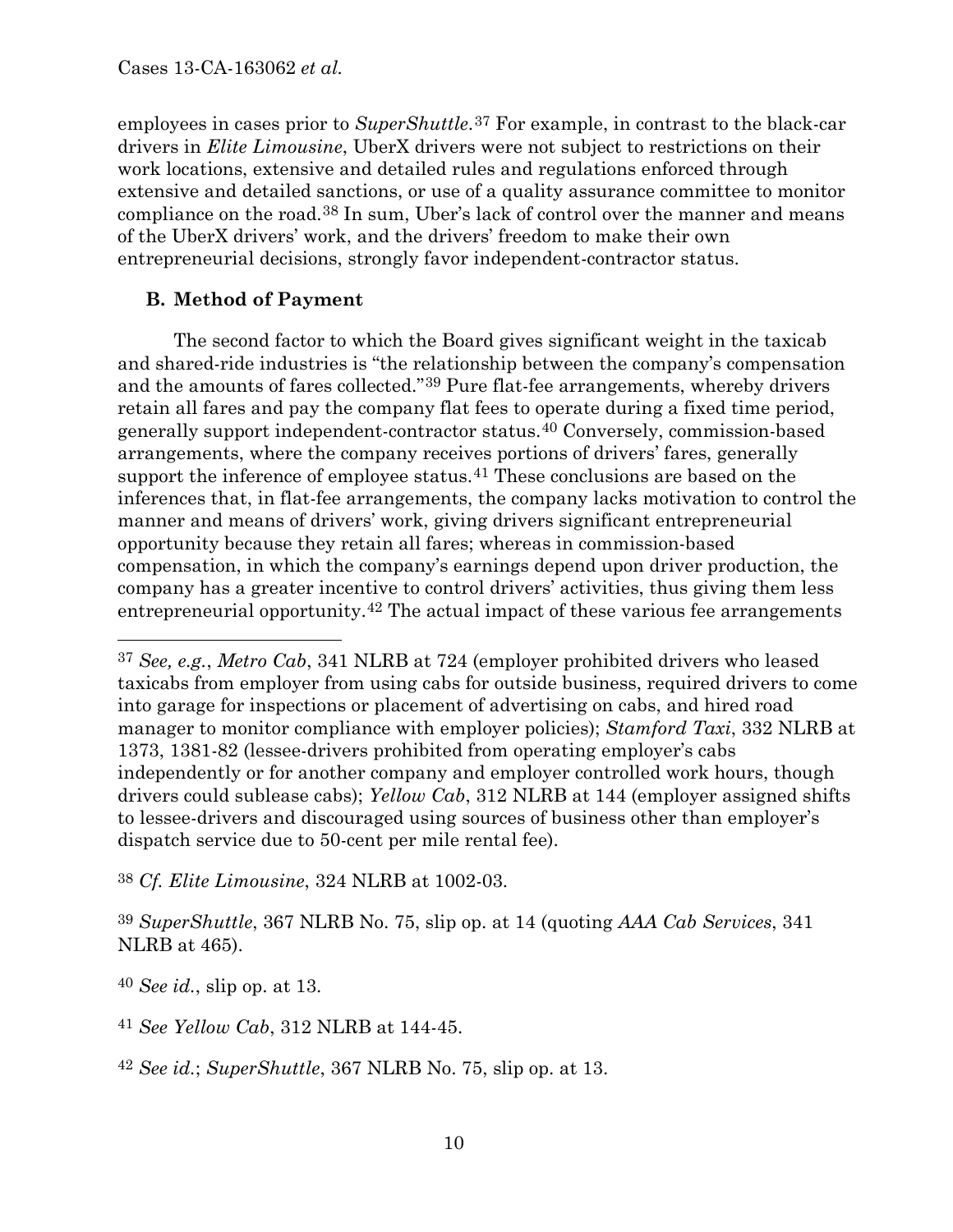on a company's motivation to control drivers' activities and, thus, these inferences, are questionable. Accordingly, the method of payment, whether flat-fee or commission-based, should not be considered as an indicium of control. Rather, the *actual* control exerted by the company on drivers' entrepreneurial opportunity should be determinative of employee or independent-contractor status.

In any event, even under current Board law, the inferences behind the methodof-payment analysis may be overcome by the facts of particular cases.43 This is such a case. Uber retained a percentage of fares paid by riders rather than charging drivers a flat fee for the opportunity to use the App. But the fundamental features of the Uber system overcome any inference of employer control and diminished entrepreneurial opportunity for drivers. Thus, notwithstanding any incentive there may have been to control drivers, Uber did not in fact control them (as discussed above), but, rather, relied on customers to maintain quality and insure repeat business without the need for control by Uber. In addition, the absence of a flat fee here actually *increased* drivers' entrepreneurial opportunity, since this made it easier to take advantage of the unlimited freedom they had to work for competitors or pursue other ventures and drive for Uber only when it suited them.44 In light of drivers' independence from Uber's control and their significant entrepreneurial opportunity, we conclude that the method-of-payment factor is neutral in the particular circumstances here.<sup>45</sup>

# **C. Other Factors**

Three of the remaining factors support independent-contractor status. Drivers provided the "principal instrumentality" of their work, the car, the control of which afforded them significant entrepreneurial opportunity.46 Drivers were also responsible for chief operating expenses such as gas, cleaning, and maintenance for their cars. Uber provided only the App, commercial liability insurance, and minor

 43 *See Metro Cab*, 341 NLRB at 724 (inference of minimal control based on flat-fee arrangement overcome by evidence of "extensive" employer control).

44 *Cf. Elite Limousine*, 324 NLRB at 1002 (employer received weekly service fees from drivers in addition to percentage of nearly all fares).

45 It should be noted that under the traditional common-law test of employee or independent-contractor status, the method-of-payment factor concerns whether the individual is paid "by the time or by the job." Restatement (Second) of Agency § 220. The commission-based payment system used by Uber is clearly a "by the job," rather than a "by the time" system. This further supports the conclusion that the commission-based method-of-payment factor does not weigh in favor of employee status and thus is a neutral factor in the analysis.

46 *SuperShuttle*, 367 NLRB No. 75, slip op. at 14.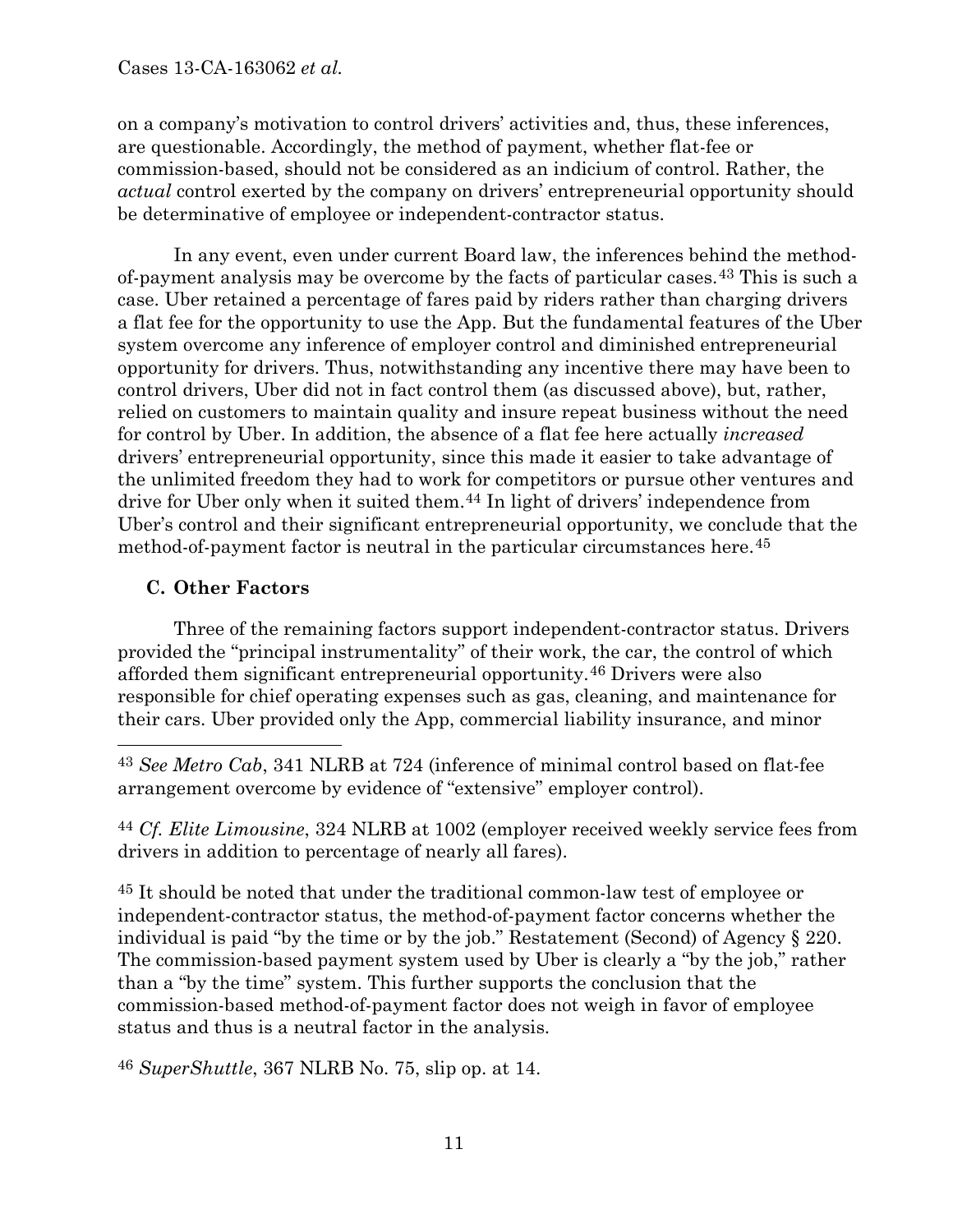Cases 13-CA-163062 *et al.*

assistance such as reimbursement for the costs of cleaning spills and repairing damage caused by riders. Drivers shouldered significant risk of loss, since they invested significant capital and time to use the App, and fare earnings could fluctuate depending on where and when drivers logged in. Given that the drivers provided the cars and incurred most of the expenses associated therewith, the instrumentalities factor strongly favors independent-contractor status.47

With regard to the "supervision" factor, drivers operated without supervision by Uber. They did not report to supervisors and generally interacted with Uber agents only when a problem arose. Uber did not "assign" trips through the App as drivers maintained the right to reject any particular trip.48 Although, as discussed above, Uber maintained minimum service standards to the extent necessary to address specific customer complaints, which could affect drivers' relationship with Uber and earnings opportunities, those customer-driven standards do not amount to the kind of supervision normally indicative of employee status.49 Overall, drivers had "nearabsolute autonomy in performing their daily work without supervision," supporting independent-contractor status.50

With regard to the parties' self-assessment of their relationship, both parties understood their relationship to be one of independent contractors. Drivers' contracts explicitly characterized the relationship this way. Uber withheld neither taxes nor

48 *See id.*, slip op. at 13. As discussed in the control analysis, UberX drivers were incentivized to accept most trip requests, and more generally had less freedom to select trips based on expected profitability than *SuperShuttle* drivers. But UberX drivers were nonetheless free to reject specific trips in the course of their work.

49 *See AAA Cab Services*, 341 NLRB at 465 (fact that employer counseled drivers and terminated leases based on customer complaints did not establish employee status); *cf. Metro Cab*, 341 NLRB at 723-24 (employer hired road manager to enforce rules by monitoring drivers' activities on the job); *Elite Limousine*, 324 NLRB at 1002 (drivers on quality assurance committee reported rules violations to employer).

50 *SuperShuttle*, 367 NLRB No. 75, slip op. at 14.

 <sup>47</sup> *See id.*, slip op. at 13 & n.29 (instrumentalities factor supported independentcontractor status where the primary instrumentalities of drivers' work were vans and dispatching system; drivers purchased or leased the vans; drivers paid for dispatch system devices through weekly fees; drivers paid for operation costs such as gas, tolls, and vehicle repairs; and drivers possessed the vehicles full-time).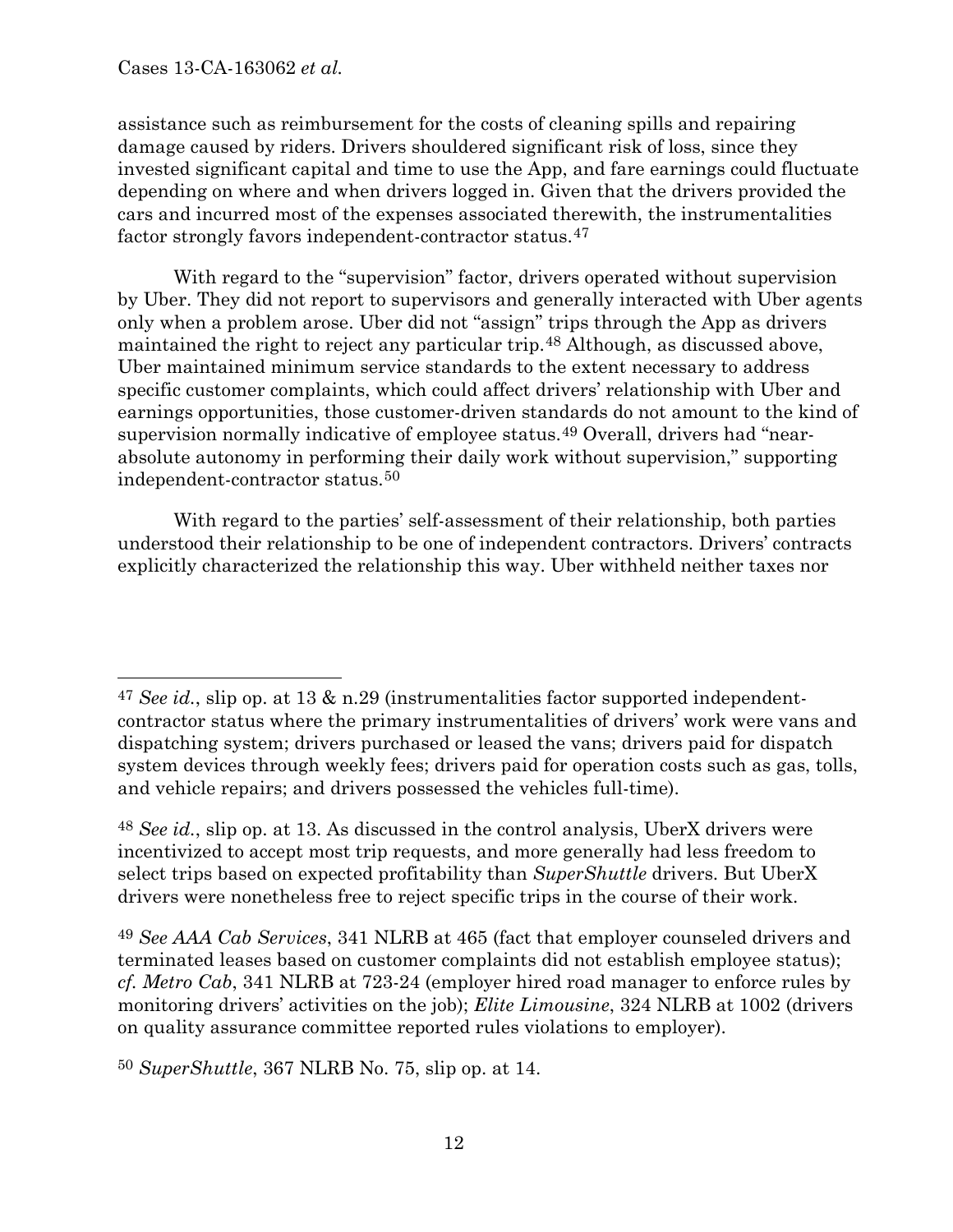social security and provided drivers with IRS 1099 forms. Uber provided no benefits, paid leave, or holiday pay. These facts support independent-contractor status.51

Although there are several factors that point toward employee status, the strength of the evidence supporting independent-contractor status overwhelms those factors. One factor that supports employee status is that no special skills or experience were required to begin driving for Uber.<sup>52</sup> In addition, although Uber disagrees, we assume *arguendo* that drivers did not work in a distinct occupation or business, but worked as part of the Employer's regular business of transporting passengers.53 But the Board has not deemed this to be a strong or dispositive factor.54 Indeed, there are a number of decisions in which individuals were held to be independent contractors, even though their services were integral to the business of the company that engaged them, given the extent of entrepreneurial opportunity afforded them.55 Whereas, in situations of greater company control, this factor has been cited in favor of employee status.<sup>56</sup>

52 *See SuperShuttle*, 367 NLRB No. 75, slip op. at 14.

53 *See id.*

54 *See id.*, slip op. at 14-15.

 <sup>51</sup> *See id.* The length of employment is a neutral factor because drivers had <sup>a</sup> relationship of indefinite duration with Uber but could go up to thirty days without fulfilling a single ride request. *See Sisters' Camelot*, 363 NLRB No. 13, slip op. at 4 (Sept. 25, 2015) (factor inconclusive where workers had potential long-term relationship with employer but commonly had gaps in working relationship as they pursued other opportunities).

<sup>55</sup> *See, e.g.*, *Argix Direct, Inc.,* 343 NLRB 1017, 1017, 1020-22 (2004) (finding drivers working for a company providing distribution and transportation services to retailers to be independent contractors); *Arizona Republic,* 349 NLRB 1040, 1040, 1043-46 (2007) (finding newspaper carriers engaged by a company that distributes eight newspaper publications to be independent contractors).

<sup>56</sup> *See, e.g.*, *Slay Transportation Co.*, 331 NLRB 1292, 1293-95 (2000) (finding freight drivers to be employees); *Corporate Express Delivery Systems,* 332 NLRB 1522, 1522 (2000) (same), *enforced*, 292 F.3d 777 (D.C. Cir. 2002).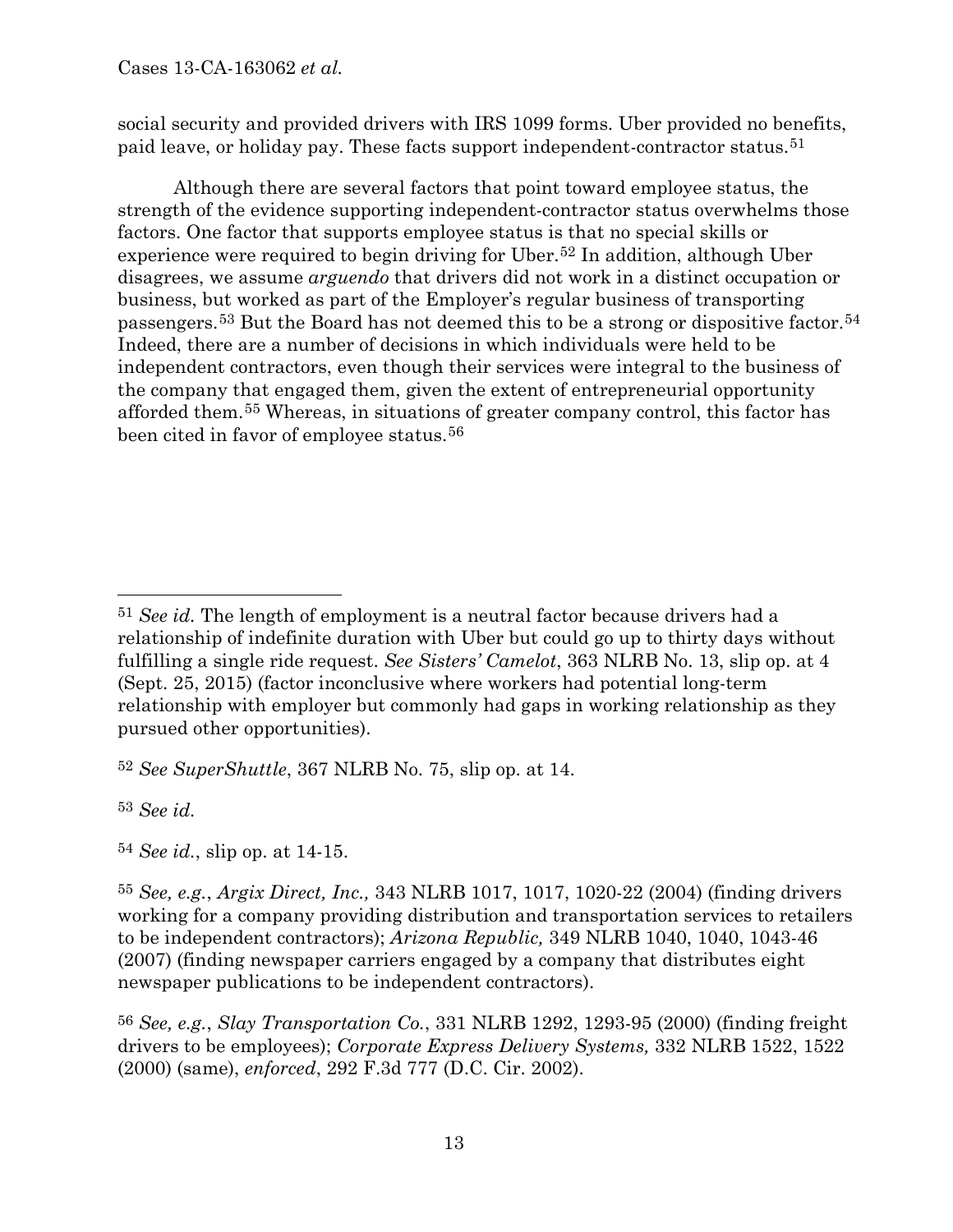### **D. Conclusion**

Considering all the common-law factors through "the prism of entrepreneurial opportunity" set forth in *SuperShuttle*,57 we conclude that UberX drivers were independent contractors. Drivers' virtually complete control of their cars, work schedules, and log-in locations, together with their freedom to work for competitors of Uber, provided them with significant entrepreneurial opportunity. On any given day, at any free moment, UberX drivers could decide how best to serve their economic objectives: by fulfilling ride requests through the App, working for a competing rideshare service, or pursuing a different venture altogether. The surge pricing and other financial incentives Uber utilized to meet rider demand not only reflect Uber's "hands off" approach, they also constituted a further entrepreneurial opportunity for drivers. Although Uber limited drivers' selection of trips, established fares, and exercised less significant forms of control, overall UberX drivers operated with a level of entrepreneurial freedom consistent with independent-contractor status. In addition, drivers' lack of supervision, significant capital investments in their work, and their understanding that they were independent contractors also weigh heavily in favor of that status. Although Uber retained portions of drivers' fares under a commissionbased system that may usually support employee status, that factor is neutral here because Uber's business model avoids the control of drivers traditionally associated with such systems and affords drivers significant entrepreneurial opportunity. The other factors supporting employee status—the skill required and our assumption that drivers operated as part of Uber's regular business, and not in a distinct business or occupation—are also of lesser importance in this factual context.58 Accordingly, we conclude that UberX drivers were independent contractors.

## **II. UberBLACK**

As noted above, UberBLACK drivers either contracted directly with Uber or worked on behalf of other businesses that did so. We conclude that drivers of both types were independent contractors of Uber.

Drivers of the first type ("UberBLACK partner-drivers") operated almost exactly like the UberX drivers discussed above. The few relevant distinctions weigh even more in favor of independent-contractor status: UberBLACK partner-drivers (1) generally invested more capital in their work than UberX drivers because they had to provide higher-end vehicles and maintain commercial liability insurance; (2) were free to hire other drivers to work on their behalf;<sup>59</sup> (3) could choose to receive UberX ride

 <sup>57</sup> 367 NLRB No. 75, slip op. at <sup>9</sup>*.*

<sup>58</sup> *See id.*, slip op. at 14-15.

<sup>59</sup> *See AAA Cab Services*, 341 NLRB at 465 (drivers could sublease their vehicles).